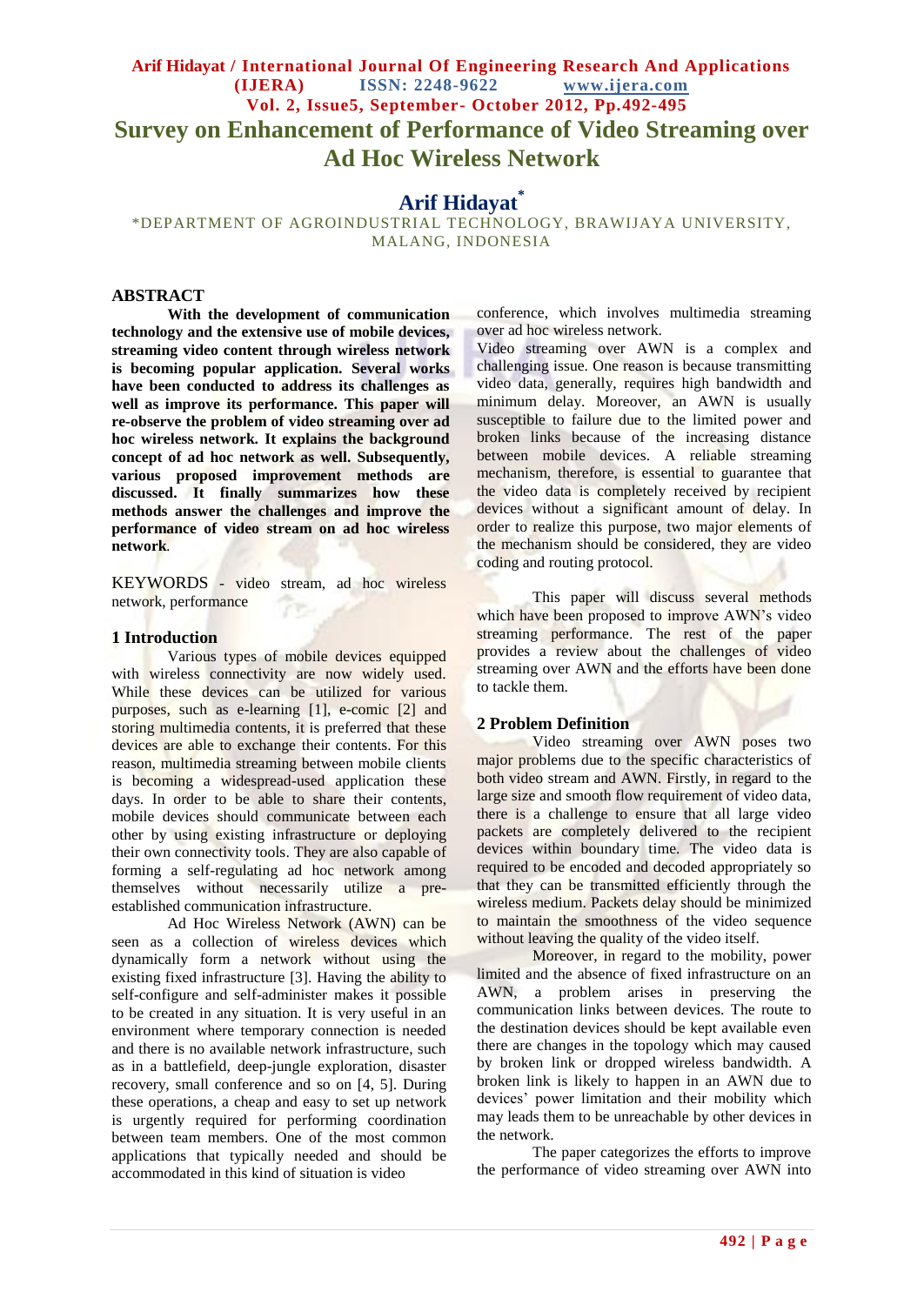## **Arif Hidayat / International Journal Of Engineering Research And Applications (IJERA) ISSN: 2248-9622 www.ijera.com Vol. 2, Issue5, September- October 2012, Pp.492-495**

five different methods. It, subsequently, explains their mechanisms in addressing the problem as well as their advantages and disadvantages.

### **3 Solution Approach**

Five methods discussed in this paper are considered as the most recent techniques in mobile ad hoc streaming. They are the latest development of all methods which have been proposed to enhance the performance of video streaming over AWN, so that they represent their previous proposed methods.

#### **3.1 Adaptive Layer Selection**

Qin et.al [6] have proposed an improvement method which works based on the probability of a video data to be successfully streamed between mobile ad hoc clients. The main focus is to deliver the whole video data to the receiver while its quality is maintained as good as possible according to the probability value of the streaming. Scalable Video Coding (SVC) is utilized to allow the video data to be multi-layerly encoded. The sender device is capable of autonomously selecting streamed enhancement layers to upgrade the quality of the video received by other devices in AWN.

A model of streaming probability is built as the function of receiver's buffer size, duration of the sender to operate in the delivery zone and the size of the streamed multimedia object. This model is applied to estimate the available buffer size of the receiver which will then used to optimize the video transmission by selecting the total enhancement layers that should be streamed to guarantee that the entire video data is delivered to the receiver.

In this method, each video data to be streamed is divided into one base layer and several enhancement layers. The lower bit rate base layer ensures that the whole part of the video will be streamed, while the enhancement layers may be added to the base layer when adequate buffer size of the receiver is available to enhance the video quality. The base layer will be always prioritized to be delivered successfully to the receiver.

The implementation of this method increases the streaming probability up to 60%, while the quality of the streamed video can be maintained to be relatively good. It guarantees that the entire video data is streamed so that users will have a picture about the general content of the video. However, there is no certain standard on what level the quality of a streamed video is considered as relatively good and can be tolerated by the users. Moreover, this method is not appropriate to be implemented in an environment where users more interested in the quality of the video and not in the general content of the video itself.

### **3.2 Multi-source Video Transmission with Optimum Perceptual Quality**

In [7], the authors have proposed an optimization of ad hoc video streaming by introducing rate allocation to competing sources in order to minimize the total distortion of streamed video. This method is a further development of Multipath Routing Scheme [8, 9], congestion-aware [10] and congestion-minimized stream routing approach [9]. The main idea behind this method is allocating video traffic to multi routes in such way so that each video data transmitted by different sources can be received with minimum distortion.

This method is brought up to address the problem of limited bandwidth which may produce video packets delay while there are many sources competing for available links to stream the video data. Each video source is capable of using multiple routes to split and transmit the entire video traffic. The distortion level, which is used as the measurement units of the effectiveness of the packets routing, is expressed as the function of packet error rate correlated with each video source. An optimization algorithm is deployed to help the sources to allocate streamed video data to available links so that the probability of packet error of the whole traffic is minimum.

By implementing the resulted optimization algorithm, total distortion of the whole streamed video can be reduced to 70% compared to nonoptimal equal share links. However, this method can be effectively applied for a particular strict AWN scenario where there are several sources competing for multiple route and at least one shared link is available. Moreover, it does not consider the effect of the devices' mobility.

### **3.3 Hierarchical Routing Protocol**

Arce, et.al [11], have proposed a special hierarchical optimized link state routing protocol (HOLSR) to improve the performance of video streaming over AWN. The objectives of this method are to reduce routing computational cost and to optimize the use of high capacity devices so that the number of lost packets can be minimized. To realize these purposes, a new metric called interruption is introduced to evaluate the performance of the streaming. This metric is measured as how long an interruption occurs in a video stream. An interruption is mostly caused by packets lost during the video transmission, which then makes a sequence of streamed frames can not be decoded properly in the receiver.

In this protocol, there are two levels of the routing hierarchy, they are level 1 which is responsible for connecting type 1 devices as a core network and level 2 which connecting type 2 devices. All devices in the AWN are grouped into clusters, each of which has type 1 device as the cluster head. The cluster head is responsible for informing its availability to devices inside its cluster as well as to other clusters. Each device within an AWN should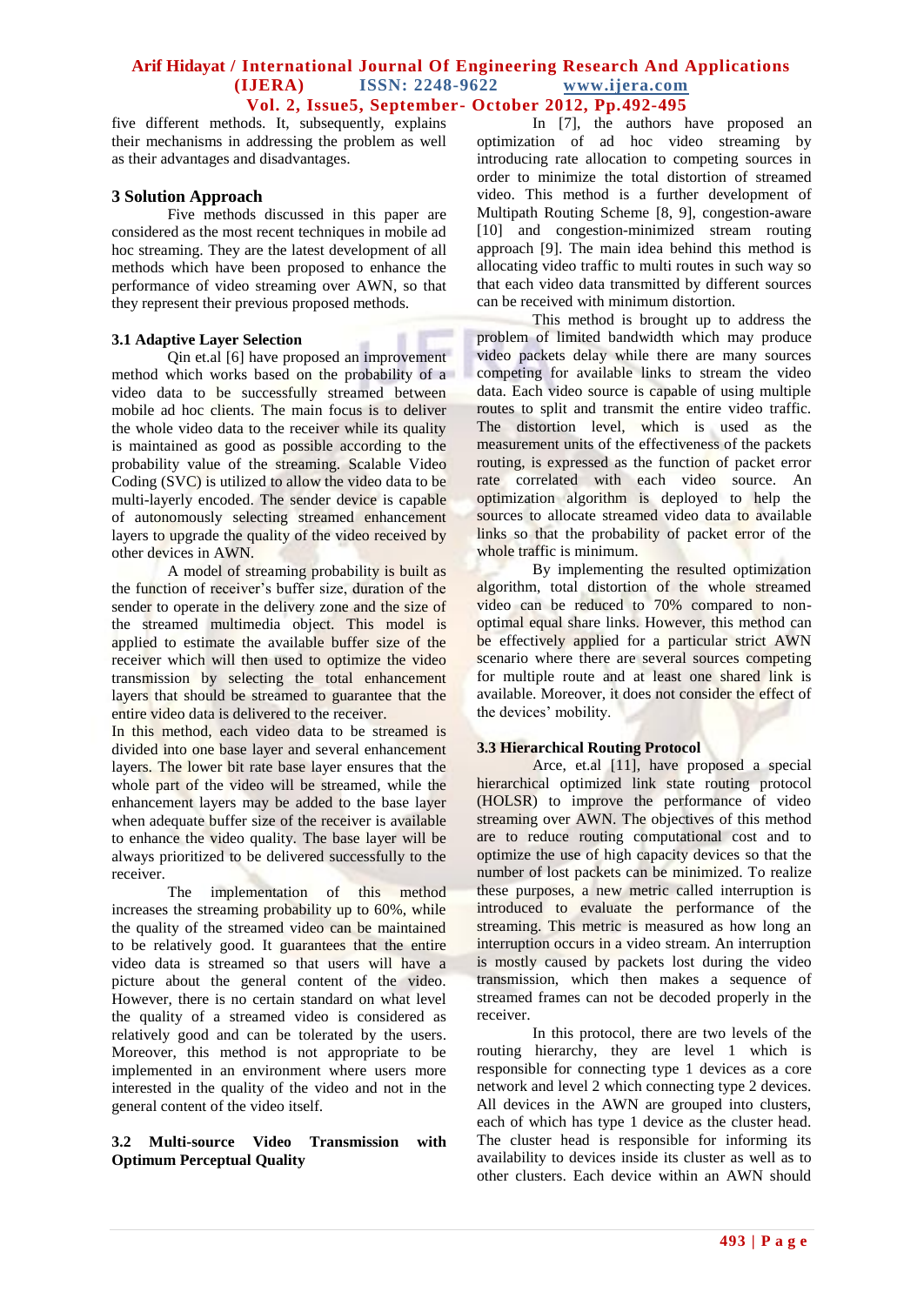### **Arif Hidayat / International Journal Of Engineering Research And Applications (IJERA) ISSN: 2248-9622 www.ijera.com Vol. 2, Issue5, September- October 2012, Pp.492-495**

maintain its updated information and send it to its cluster head. The illustration of clustered hierarchy AWN is depicted in Figure 1.



Figure 1. Hierarchical Ad Hoc Network [11]

Through a comprehensive comparison with typical flat routing protocol, it has been verified that this routing protocol increases the packet delivery ratio up to 50%. It reduces the routing overhead and enhances the video quality from 1 to 6 dB. On the other hand, this method gives disadvantages on the need of higher capacity cluster head devices and the higher possibility of traffic overload to occur in the link between cluster head devices. Therefore it is important to initiate an effort on implementing traffic load balancing between multiple routes in this method.

### **3.4 Route Stability**

Calafate et.al [12] have proposed a method to improve the performance of video streaming over AWN by increasing route stability. In an AWN, it is important to maintain the route information to be continuously available even there are many devices with high level of mobility within the network. For this reason, route stability is essential to prevent the devices within an AWN lose their route information which then makes them perform route discovery mechanism. The more frequent the devices carry out route discovery mechanism, the higher amount of the packets gaps and the lower quality of the streamed video data.

This method increases the route stability by implementing extended Dynamic Source Routing (DSR) protocol called Super Restrictive (SR) mode, splitting algorithms and preventive route discovery mechanism. While SR improves route discovery by utilizing a low memory cost list to store route information, the other two mechanisms ensure that the effect of video gaps caused by the lost of certain route is minimized to the quality of the streamed video. To evaluate the effectiveness of this method, a metric called Video Annoyance (VA) is introduced to measure the video gaps which represent the number of lost frames in a video sequence.

The implementation of this method in an AWN scenario reduces the size of the video gaps to be not more than 20 frames, while the conventional DSR can result as much as 217 consecutive frames. It

reduces the VA level up to 60% as well. However, this method suffers from higher routing overhead compared to its traditional DSR counterpart.

## **3.5 Multiple Description Video Multicast**

In [13], Mao et.al have extended the work of [14] by developing multicast of multiple description (MD) video in AWN. The method proposed in their work introduces the use of the combination of several metrics to optimize the video quality. It also utilizes the multicast trees to support each video description. It still maintains the advantages of MD coding which is able to encode a video into multiple streams and decode them independently according to the available link capacity.

In this method, each receiver is connected through multi routes to the sender, so that the streaming still can be continued when there is a broken link. The video description is encoded into different layers to cope the problem of the heterogeneity of the wireless links, especially in the diverse of the bandwidth. While there is streaming scheme consists of multiple layers and multiple routes, the optimization of the multiple trees is achieved by deploying Genetic Algorithm (GA) to get the overall best video quality. A model which describes the relationship between the bit rate and the distortion level is built to measure the effectiveness of the scheme. The illustration of the scheme of this method is depicted in Figure 2.



Figure 2. MD video multicast with two trees [13]

Implementing this GA based multicast scheme reduces the distortion level of the streamed video data up to 30% compared to the typical scheme which utilizes Dijkstra's algorithm. A comparison with another multicast scheme called Independent-Tree Ad Hoc Multicast Routing (ITAMAR) shows that this GA based method enhance the Peak Signal to Noise Ratio (PSNR) up to 3,72 dB over ITAMAR algorithm. However, this method spends higher computational cost for the deployment of Genetic Algorithm to find the optimum multiple trees.

### **4 Conclusions and Future Development**

Multimedia sharing between mobile devices has been extensively used, while one of the most significant applications is video streaming. This paper reviews the challenges of video streaming over ad hoc wireless network and discusses several